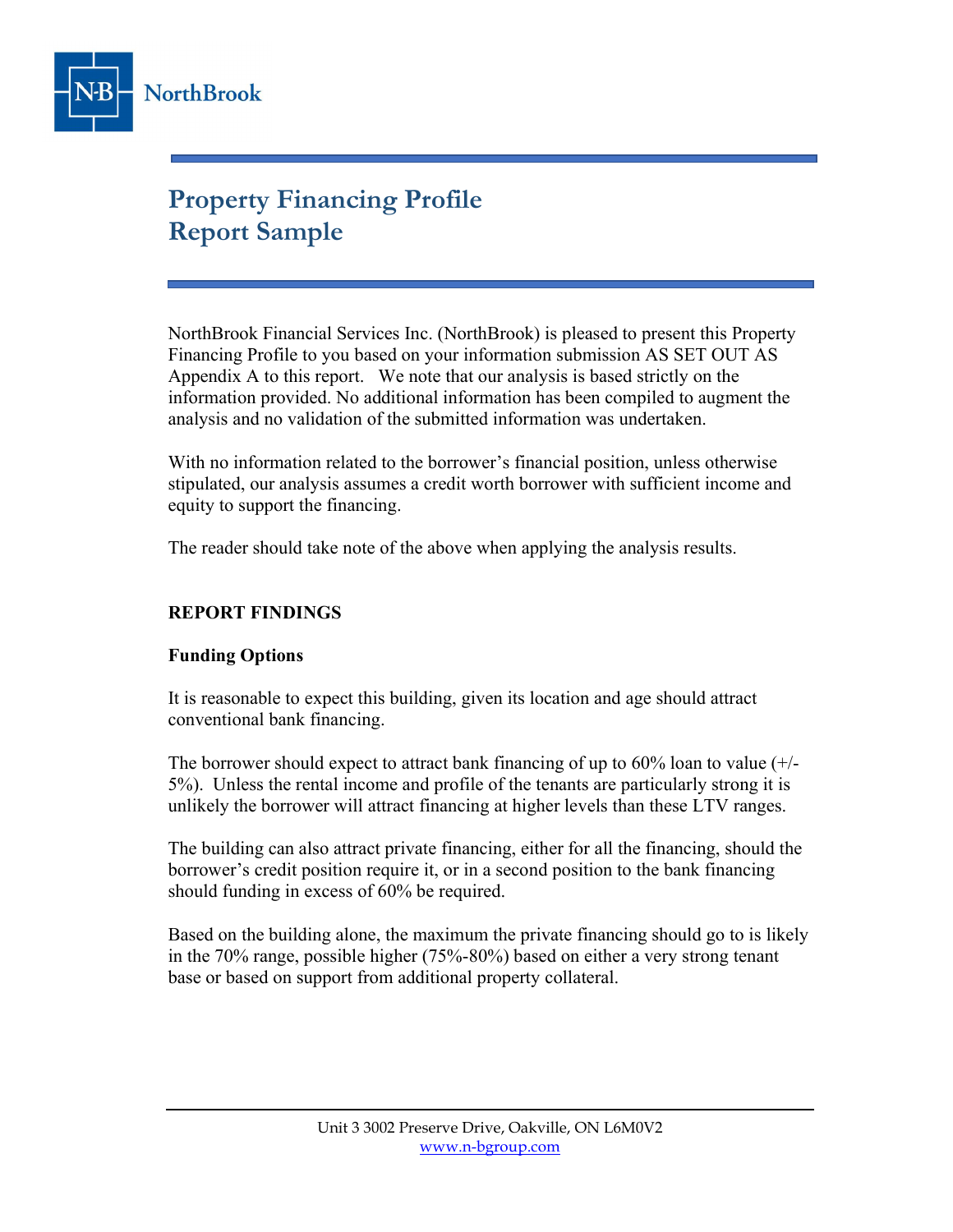

#### Term

For conventional bank financing the term will be impacted by the terms of the outstanding leases at the time of purchase. Typically, conventional funding prefers a 3 year to 5 year period.

Commercial tenants with short term leases  $(0 - 24$  months) will negatively impact the term of the financing offered.

Expect all private financing to be for 1 year terms, regardless of tenant lease terms.

#### Amortization Period

This building should attract an amortization period of 20 years. Anything more than 20 years would likely be granted only on an exception basis.

The amortization period for conventional principal and interest loans impacts the mortgage payments, with shorter amortization periods increasing the monthly payment, requiring higher debt servicing.

#### Debt Servicing Impacts

Based on the NOI provided in the submitted information and applying our expected inputs we estimate the total conventional bank financing would be in the range of \$1.2 million to \$1.3 million.

The resulting loan to value achieved is approximately 55%.

The lower total funding is as a direct result of the gross rents applied to the requirement to achieve a debt service ratio in the range of 1.25.

Additional rental income would be required to increase the loan to value closer to 65%.

Private funding will also be limited by the amount of debt servicing available based on the submission inputs. The results suggest a maximum loan of between \$1.1 million and \$1.25 million without additional collateral or rental revenues increases.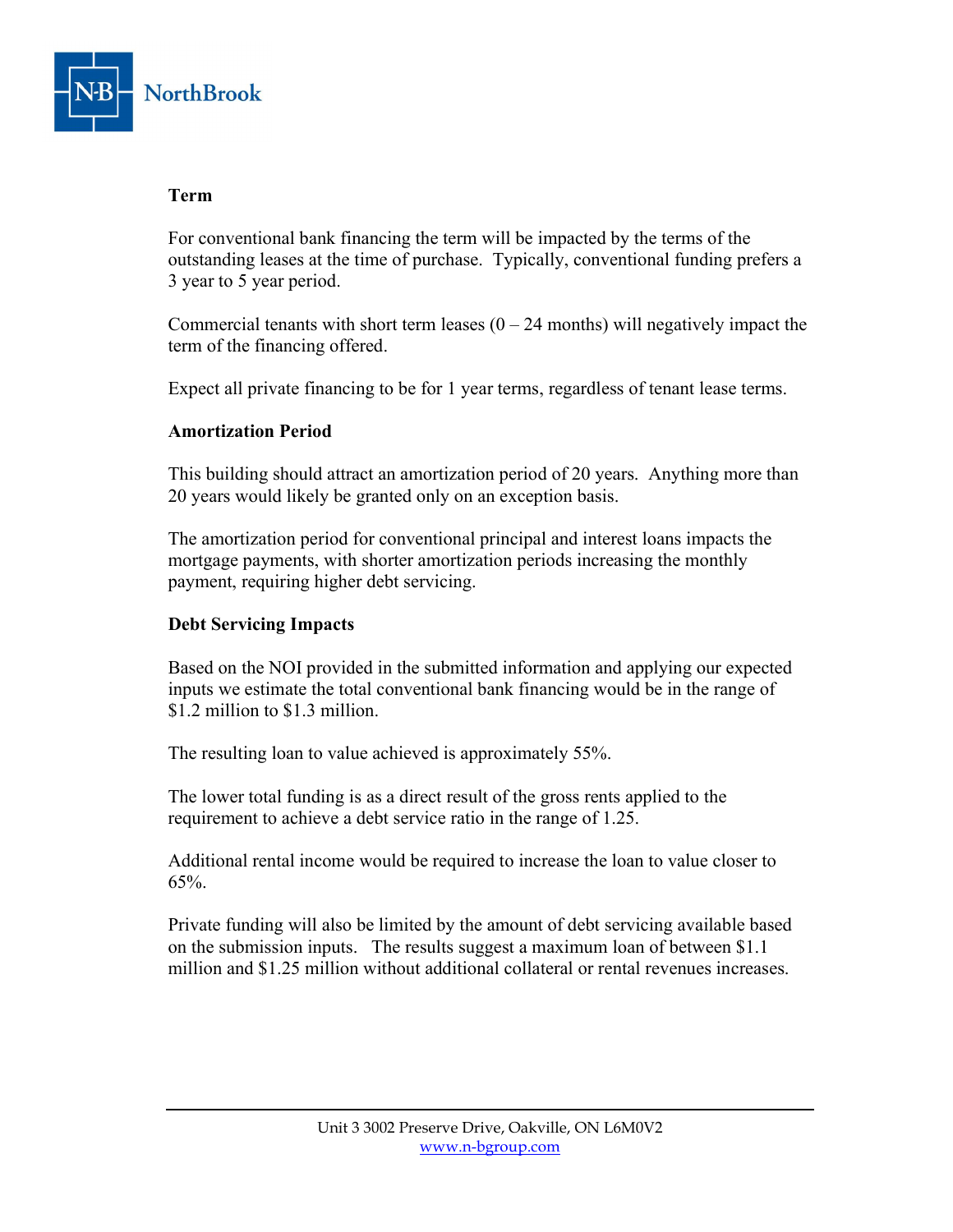

#### Key Considerations

The key consideration for this property is the rental revenues compared to price. At the stated revenues of \$168,000 this equates to \$13.87 per sq ft. The borrower should ensure they have a set strategy to address this issue with any lender approached for funding.

The current COVID economy has created special considerations across virtually all areas of commercial lending. The COVID factor the borrower should be considering for this building will be impact of office workers now working from home.

Future trends in office space lean towards smaller offices than companies previously needed. This could bode well for this building and its office sizes.

Optimum tenants, from a lenders' perspective will remain those businesses that have services where clients will come to the office. In these instances, it is important for the tenants to maintain the office presence regardless of the smaller number of staff members that may be utilizing the space at any time.